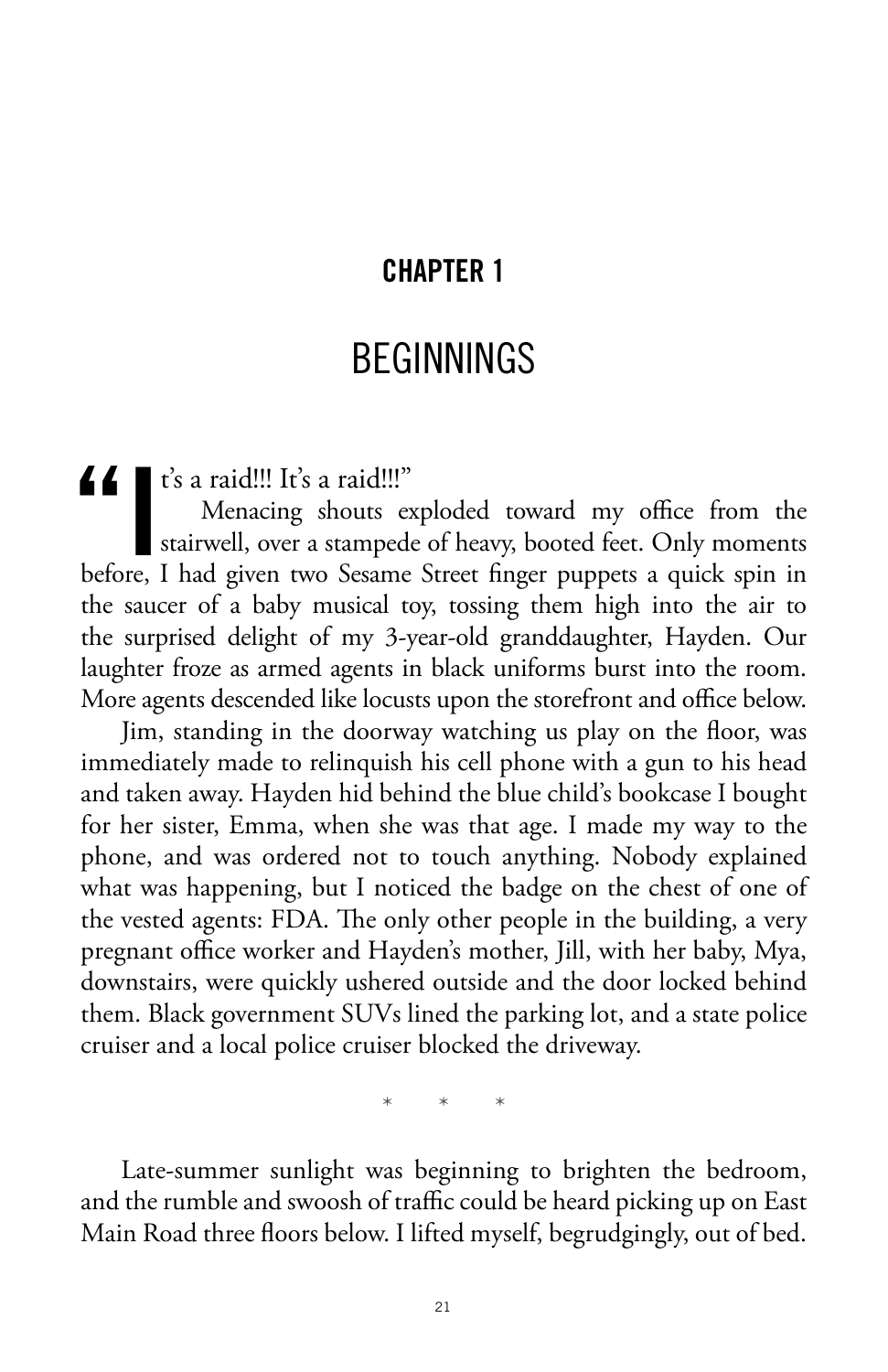#### CALLED TO STAND

### *And morning never came.*

Lord, what?! More a thought than audible words, it came not from me but *to* me, in a still, small, and familiar voice.

Shuffling around the room, gathering clothes to take downstairs, I wondered what God was telling me. Might I die soon, in my sleep? Or, perhaps my husband Jim would? Maybe we both would perish before the trial, before the whole ordeal was over.

All day the phrase reechoed, *and morning never came*.

*Stop procrastinating*, I thought. *That must be it! Don't worry about tomorrow, don't even think about tomorrow or plan for it. 'And morning never came' . . . sounds like the beginning or ending of a story. So, start writing our story? The one my husband and others have urged me to write but I keep waiting until everything is over, thinking I can write it from prison where I'll have more time* . . .*?*

*Start now,* I decided*, for the glory of God! Write it now, if ever you are going to. Stop saying tomorrow!*

So I begin. The year is 2014, and it's been four years since the raid. This is our story, a tale of the faithfulness of Yahweh and the wonderful adventure it is to serve Him, no matter how difficult it may become.

\* \* \*

A heavy woman with dark skin and two young boys walked along the sidewalk the other day, beside where I had just parked my champagnecolored Jaguar behind the Tennis Hall of Fame tennis courts. Goodlooking boys, cute, maybe 8 and 9 years old. When I jumped out of the car in tennis whites, shouldering my racket, bag, and purse, the woman glanced and scoffed out loud for the boys' benefit, "Rich people think they're better than everybody else." What?! That was uncalled for! She hurried the boys away before I could smile and say hello.

Such is prejudice; hostile, irrational.

I'm not one of those "rich people" she took me for, and I certainly don't consider myself above anyone else. Jim and I are truly nobodies: sinners saved by grace. We joke between ourselves that the Lord chose a couple of real dummies to stand up to tyranny in the US government, too naive to have any fear, just as He chose us to found Daniel Chapter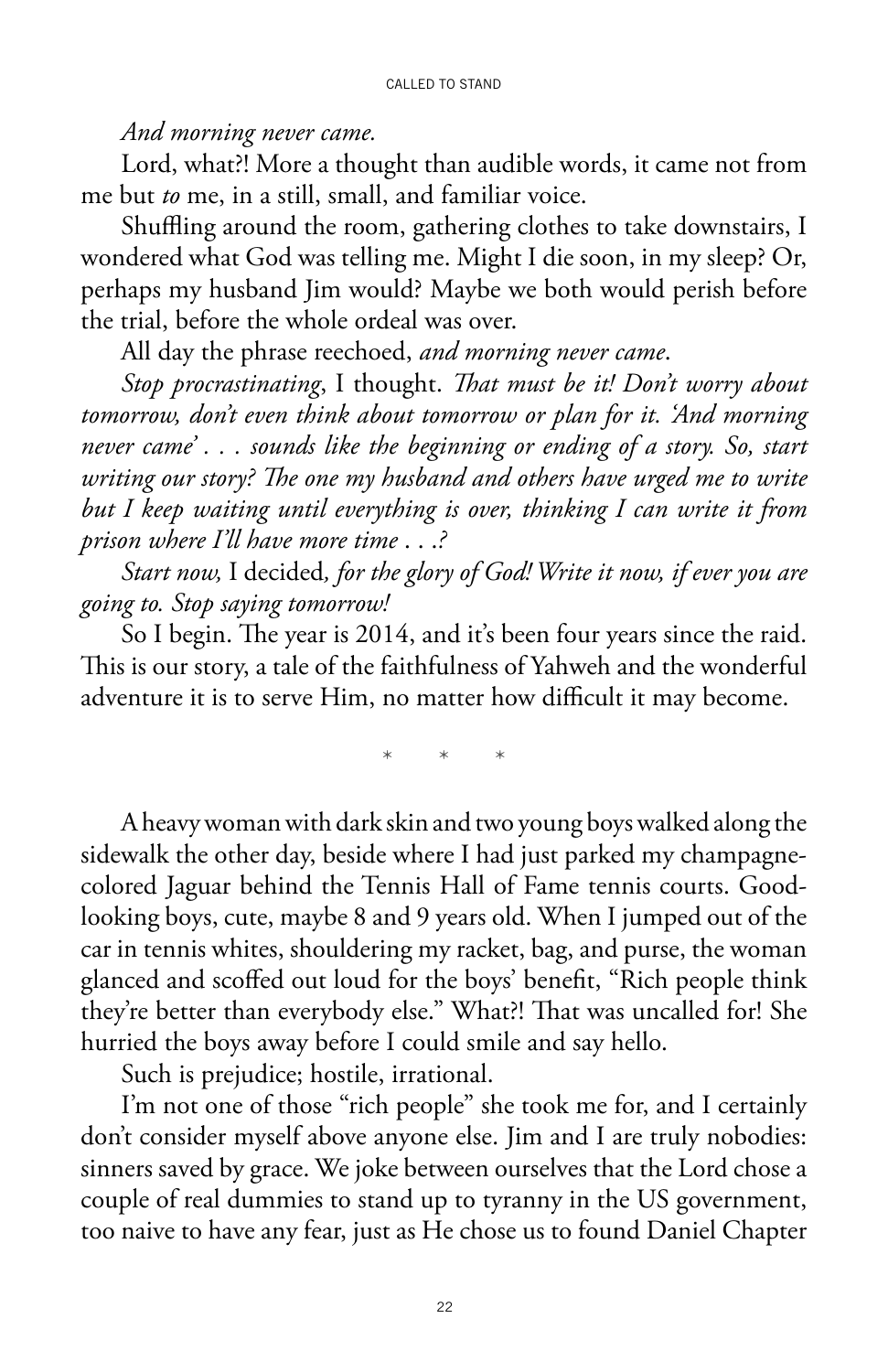One, when we had nothing, so that all credit goes undeniably to Him, lest any man boast.

Born in 1959, I grew up in the suburbs of Shrewsbury, Massachusetts, in a modest, one-floor house with others like it lining the street. Mom was a housewife, dad a teacher. They raised three kids on inexpensive food and clothing, and family vacations we camped. The riches they gave us were principles and values to live by, reinforced by their love for each other, for us, for others, for God and for nature. Gentle and full of kindness, they lived and preached respect for everyone. As a matter of fact, one of my earliest memories from preschool age is of coming home after playing in the neighborhood with other children and innocently telling my mother what I had heard, that a new family just moved in named the Niggers. She told me sternly never to talk that way again. Confused and embarrassed, I didn't understand what I had said that was bad.

Dad taught in an inner-city school in Worcester and cared deeply for all his students. I never heard racial slurs at home. I never heard any denigrating thing about anybody. Honestly, I never heard loud, coarse, or inappropriate words. My mother's response that day was as harsh as it got, which is why I remember it. They taught me to love and not hate. They believed that all men are created equal, a foundational truth they infused into me, my sister, and my brother.

Jim was born in 1947 in Fall River, Mass. His parents worked so many hours they were hardly ever home. His dad toiled in the mills and his mom served as a housekeeper and nanny to various Jewish families. They both continued to work cleaning houses and offices until their late 70s. Jim and his sister were latchkey kids, living in the middle apartment of a three-decker. Love was sure, but discipline tough: the belt. City streets and rowdy groups beckoned young Jimmy, and were it not for a high school coach who took him under his wing, the streets might have destroyed him. Thanks to his coach, Jim channeled his exuberant energy into sports, playing hard and achieving great success, despite sneakers so worn the soles had to be fortified with cardboard inserts. He drank honey for endurance, and set records that remain unbroken in track and football. I think the Lord blessed him for his high moral character, and for honoring his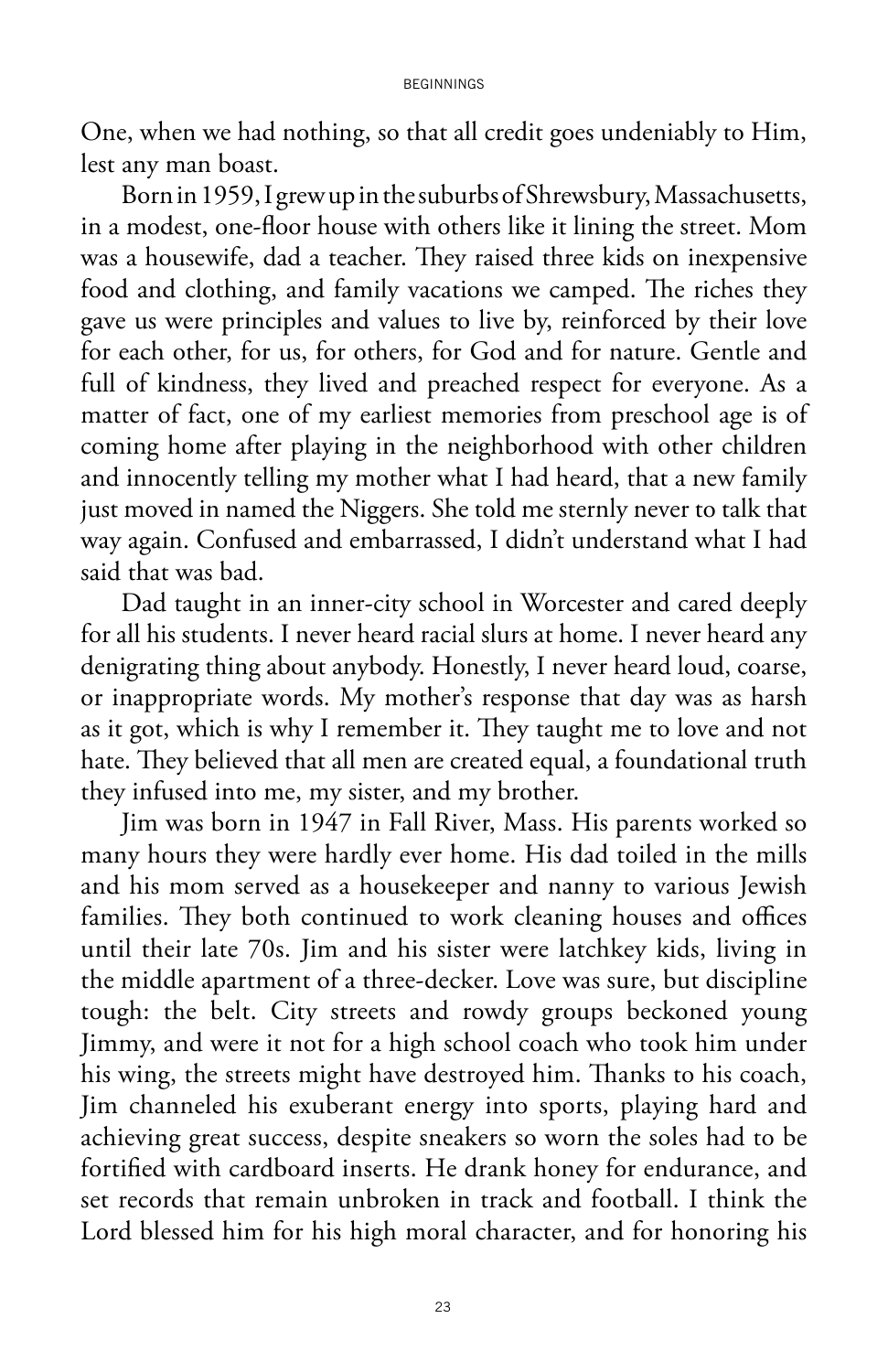father and mother. Perhaps these were early signs that the Lord does the winning and the choosing.

Jim enjoyed being part of a uniquely extended family that included not only "Voovoo" and "Vovo," his Portuguese grandparents, but also included the Jewish families his parents worked for, his football team, and his family's church. For a time he wanted to be a priest, so he took himself to Sunday mass every week and learned prayers in Latin.

Both our parents were Roman Catholic. My dad was Irish and my mom Polish, born to an immigrant. Their fathers had died at young ages and their mothers had worked in sewing mills. My folks were the first generation in their family to attend college. Jim's parents were both Portuguese, and he was the first one to attend college in his family. He dreamt of going to the College of the Holy Cross to study art, but a scholastic scholarship to Springfield College dictated a different path, and there he majored in Physical Education and Psychology, earning a MEd before beginning his PhD. Jim downplays his education and degrees, calling himself "certified stupid." If there's one thing he detests, its airs about being educated as if it makes one superior. He worked his way through school moving furniture and selling his oil paintings.

A thread common to both our childhoods was a strong work ethic. Hard work pays off; work hard; you must work for what you need and want; don't steal; owe no man! All scriptural principles. Jim remembers his father working three "sweat jobs" in a day, refusing to accept government welfare. I've seen Jim take those principles and go beyond, considering others more important than himself, giving to all who ask, giving to those who cannot pay back and without expecting anything in return. More than once he took our rent money (and did this when we were living hand-to-mouth) and gave it to someone with a greater or more urgent need, like visas for a missionary family, or to a family whose father had cancer.

Several years prior to that, just out of college, he took a cross-country trip with a male friend and ended up in Hawaii after gambling his last \$30 in Vegas and winning big enough for airfare to Oahu. While on the island he was unofficially offered a tremendous coaching position at the University of Hawaii, a position later held by Dom Capers. Had he stayed to apply, his life may have turned out very differently, but his

24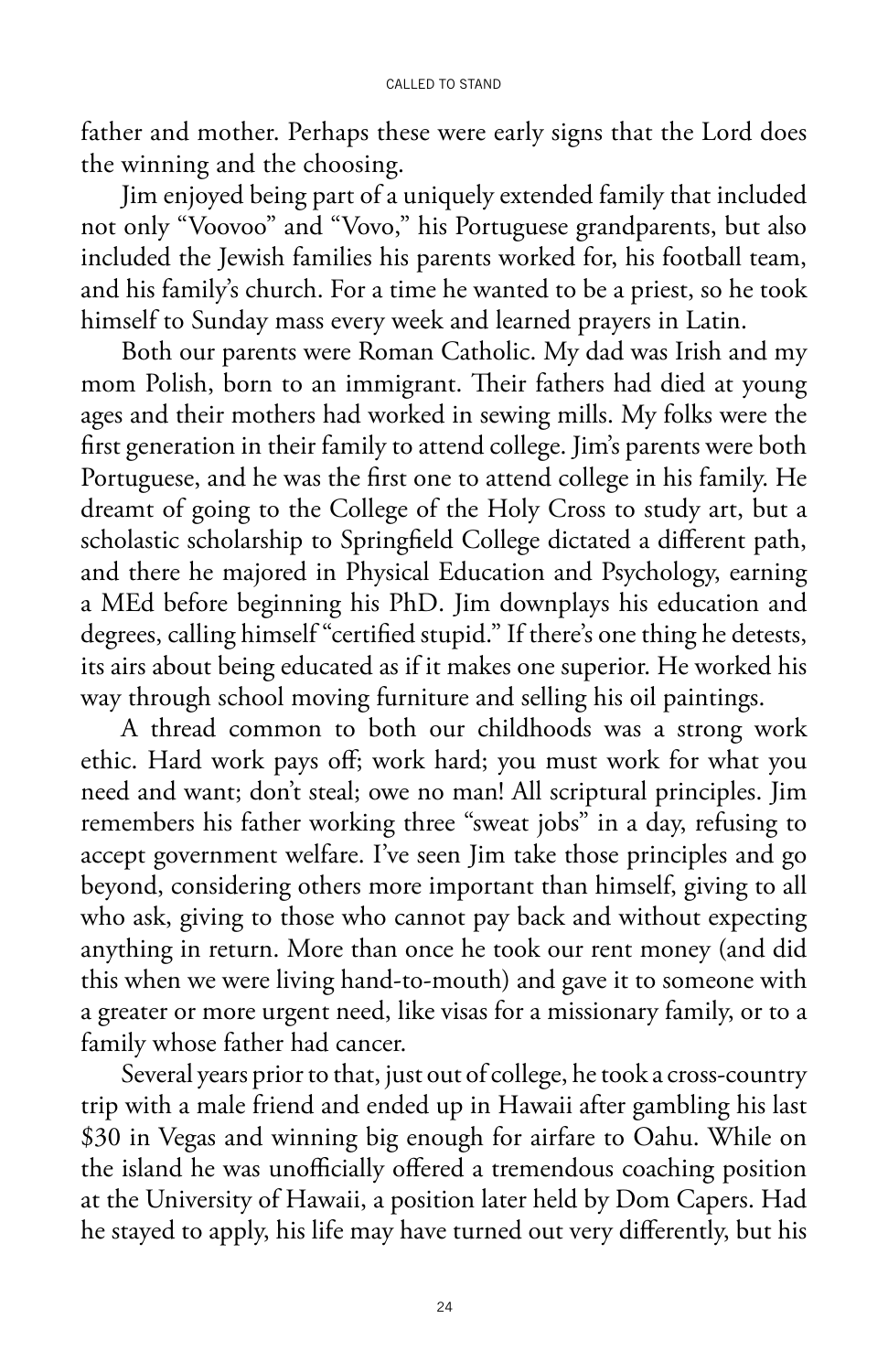#### BEGINNINGS

father ordered him home to honor his word to another coach who had already hired him for a position in New Jersey. He returned to keep his word.

Jim burst from the starting block in the job he had committed to, as head football coach for The Pennington School. Just 24 years old, he flipped the Red Raiders history of losses that season, leading them to total victory, becoming the youngest undefeated coach in the country. After one major game, a pivotal upset, his jubilant players hoisted him onto their shoulders and carried him high in the air. Exiting the field aloft, he remembers looking up into the sky, shaking his fist at God, and yelling, "I told you I didn't need you!"

He had come to believe that religion was for the weak and not for him, after befriending an atheist in college, and after the church wrote to his parents that they dropped his membership since he failed to send in weekly "offerings." His Philosophy paper entitled, "Fear, The Reason for The Existence of God" got him an A++.

Following two years at Pennington, he next took a coaching and teaching position at Ursinus College, Pennsylvania; however, he was fired after the first year when he refused to help rivals try to bring each other down. The unsettling request was motivated by a power struggle between the athletic director and the dean of men (who was also the head football coach). Each sought Jim privately to join him in defaming the character of the other. Jim would not, and would not take sides. "I refused to bastardize myself," he explains. Consequently, the rivals joined forces to oust Jim, culminating in the chancellor's request that he resign. He refused because he had done nothing wrong. Despite threats that he would be blacklisted forever if he did not resign, he stood firm and was both fired and blacklisted. Some would call his decision admirable, some would say foolish, but the fact is his integrity was not negotiable, despite being married and with a baby on the way. Ending up selling cars, he never taught or coached college again, though eventually he returned to coaching football as well as wrestling at his alma mater, Durfee High School in Fall River.

By the time he was 29, his marriage had become strained. On the surface things looked good: house in scenic Little Compton, Rhode Island, two beautiful healthy children, a boy and a girl, Cadillac in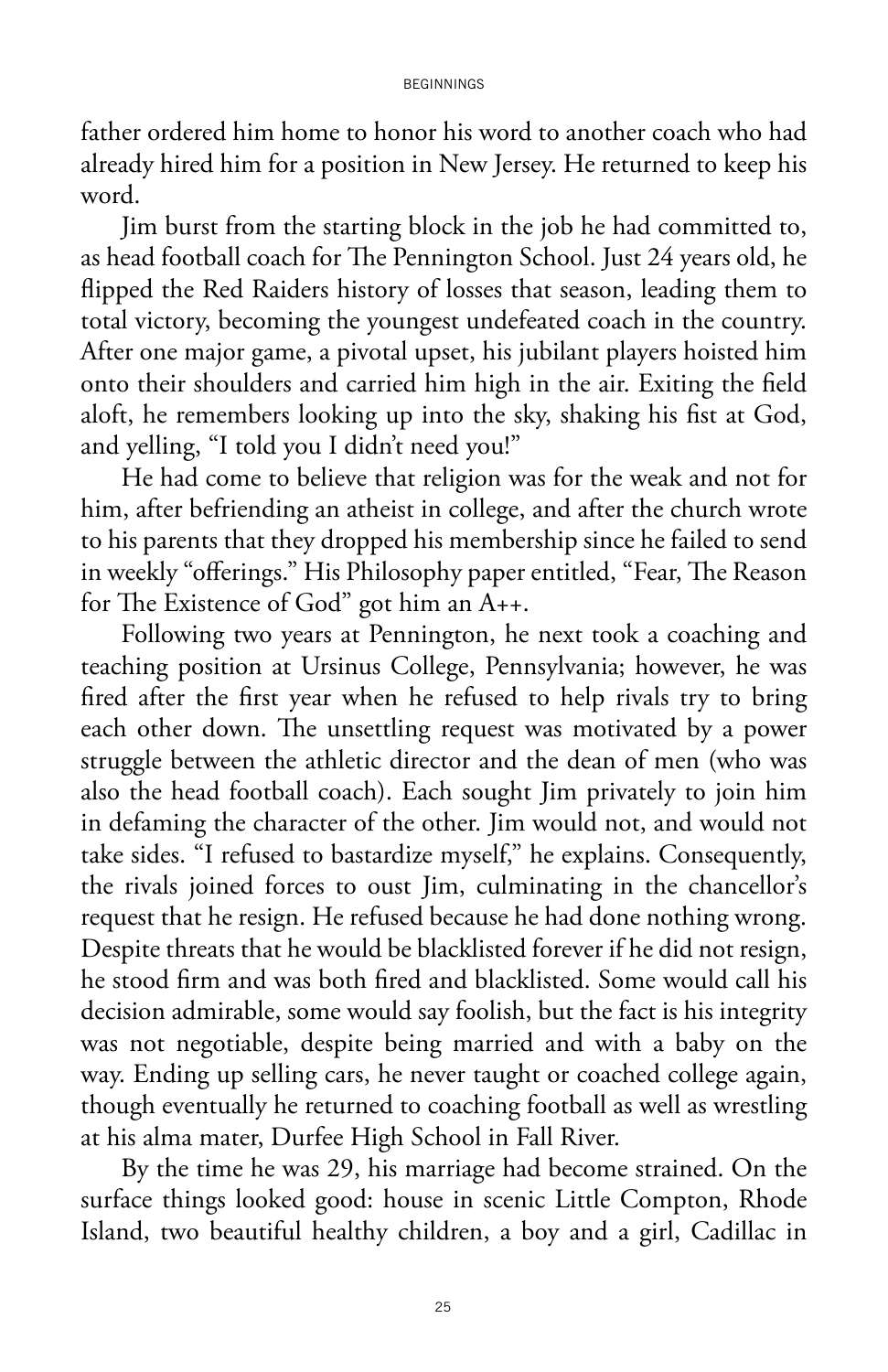the driveway: the coveted American life! But a battle raged within. Jim was fighting with his wife, fighting with himself, and fighting The One calling him. That's when missionaries and evangelists, John and Eunice Buffam, stopped by one day, visiting whomever they could in the neighborhood to share the gospel, extending invitations to attend the local UCC (congregational) church.

Jim Feijo decided to accept the Lord Jesus Christ on his 30th birthday.

The day before his birthday, as he sat in the back of the UCC church, the Lord appeared to him and said, "I choose you, you don't choose me." That's when he received Jesus and became a new creature, born again by the Holy Spirit. And that's when his life fell apart and he lost everything, although Jim says that is when he gained everything.

His wife deserted with the children and filed for divorce. He relinquished the house they had moved to in Fall River, the car, and full custody of the children to her, "like a lamb in court," according to a friend who accompanied him to the hearing. Jim had challenged the Lord to test him and would stand the test, but cried himself to sleep every night in the Buffam's attic, painfully missing his kids. After months of crying, he heard the Lord say "Stop crying. You're being selfish. Trust Me. What about My sheep?!"

I was born again about five and a half years after Jim, in my second year of college in Dartmouth Mass. I was a late returning student, after graduating from high school a year early and taking several rebellious years off, during which time I worked sorting splits in a leather factory, sanding computer hoods in a plastics factory, and injecting toxic chemicals into mice in a cancer research lab that was like a factory. I had stopped talking to my parents, who disapproved of my living with a boyfriend. My mother eventually reached me with a note, "We'd like to talk to you," and after meeting with them I finally agreed to go to college with their financial help. But soon after I started studies at Southeastern Massachusetts University (now SMU Dartmouth), my parents and I became estranged again. They disapproved of my new boyfriend, rightly so. He was manipulative and used people, a thief who stole from others and from me. I felt bad for him. I didn't want to listen to reason, stubbornly determined "to do my own thing." I

26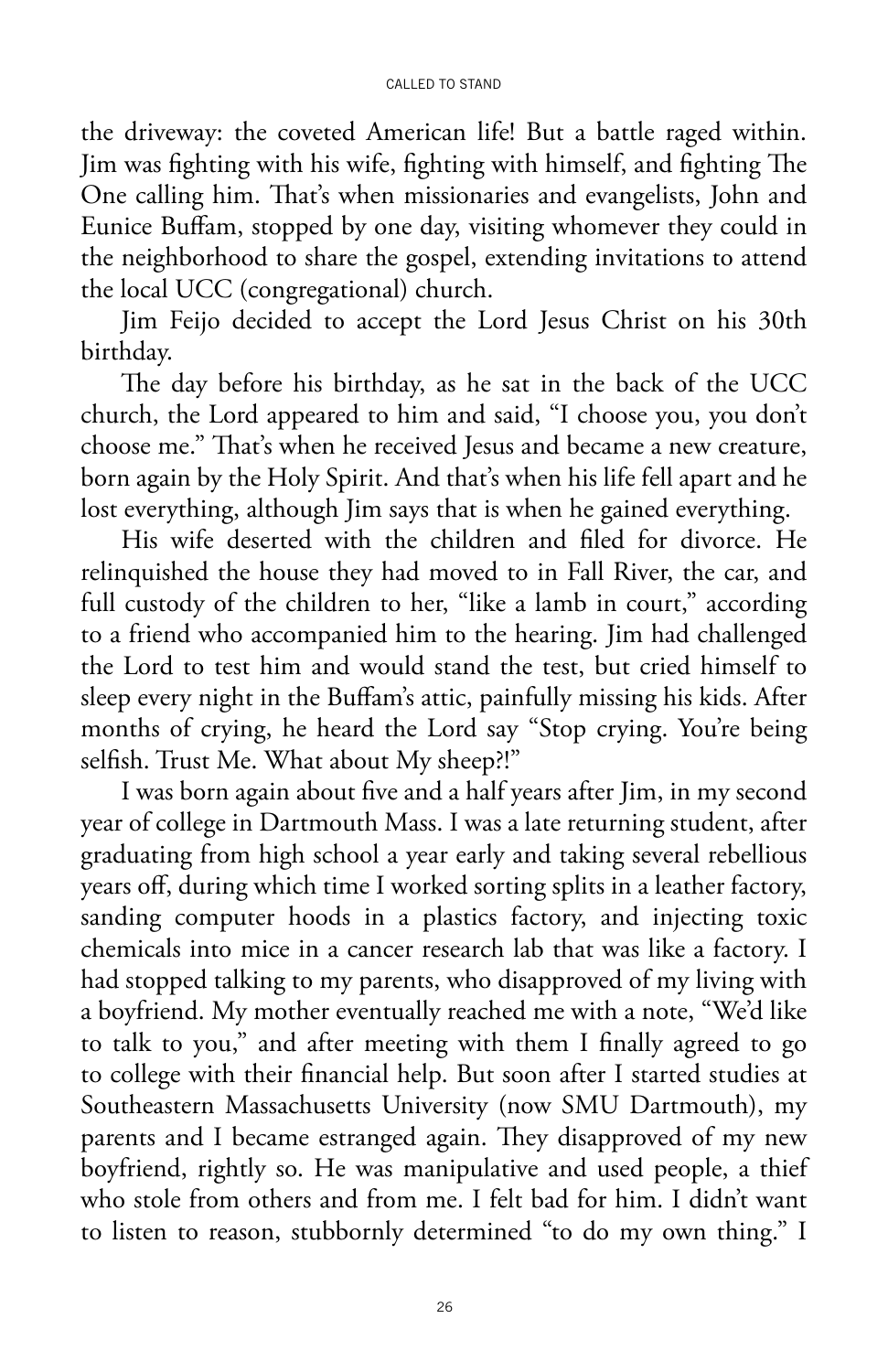#### BEGINNINGS

stopped talking to them, paid for school myself by waitressing, and moved into a tiny apartment in a seedy part of New Bedford, subsisting on Cream of Wheat cereal.

A young man visiting the university one day stopped me and asked if I knew Jesus. Annoyed, I quickly told him I was all set, knew God, said, "I'm Catholic." I don't remember the exact course of our brief conversation, but at one point I mentioned the Virgin Mary's ascension into heaven (maybe to show I had Bible knowledge), which he corrected, explaining that account is not in the Bible. Soon after, I turned away and headed off across campus.

Could it not be true? According to what the nuns at St. Mary's taught me, I had believed in the ascension of Mary all my life!

But I hadn't read the Bible. It never made sense to me, never held any appeal. That night I began reading it, and while not discovering any of the evidence I sought regarding Mary the mother of Jesus, I did happen upon Ecclesiastes, which begins, "*Vanity, vanity, all is vanity.*" The verse stung true. Then I read Revelation 3:16, "*So then because you are lukewarm, and neither cold nor hot, I will spew you out of My mouth."*  I was not hot, nor cold, towards the Almighty. I was merely lukewarm, and suddenly did not want to be spit from His mouth! I knelt on the hard floor, and in the diffuse light reaching into the room from street lamps, begged the Lord God into my life and to make it right. I confessed my sins and asked His forgiveness.

The weight of my sins lifted, and only then, after Jesus took it from me, did I realize the tremendous burden I'd been carrying. Euphoric, I got up and called my parents! Mom answered as usual, I told her I loved her and that I was sorry for all the pain I had caused them. Her breathe caught in excitement, "Patricia, have you been born again?" "Yes!" I confirmed, surprised by the question. She then called to my dad joyfully, "Bill, Bill, come here! Tricia's been born again!"

I was baptized in a river in North Dartmouth several months later, by the head elder of The First Christian Church of Hixville. My parents both came. I guess Jim was there too, most people from the church were, but he and I had barely met.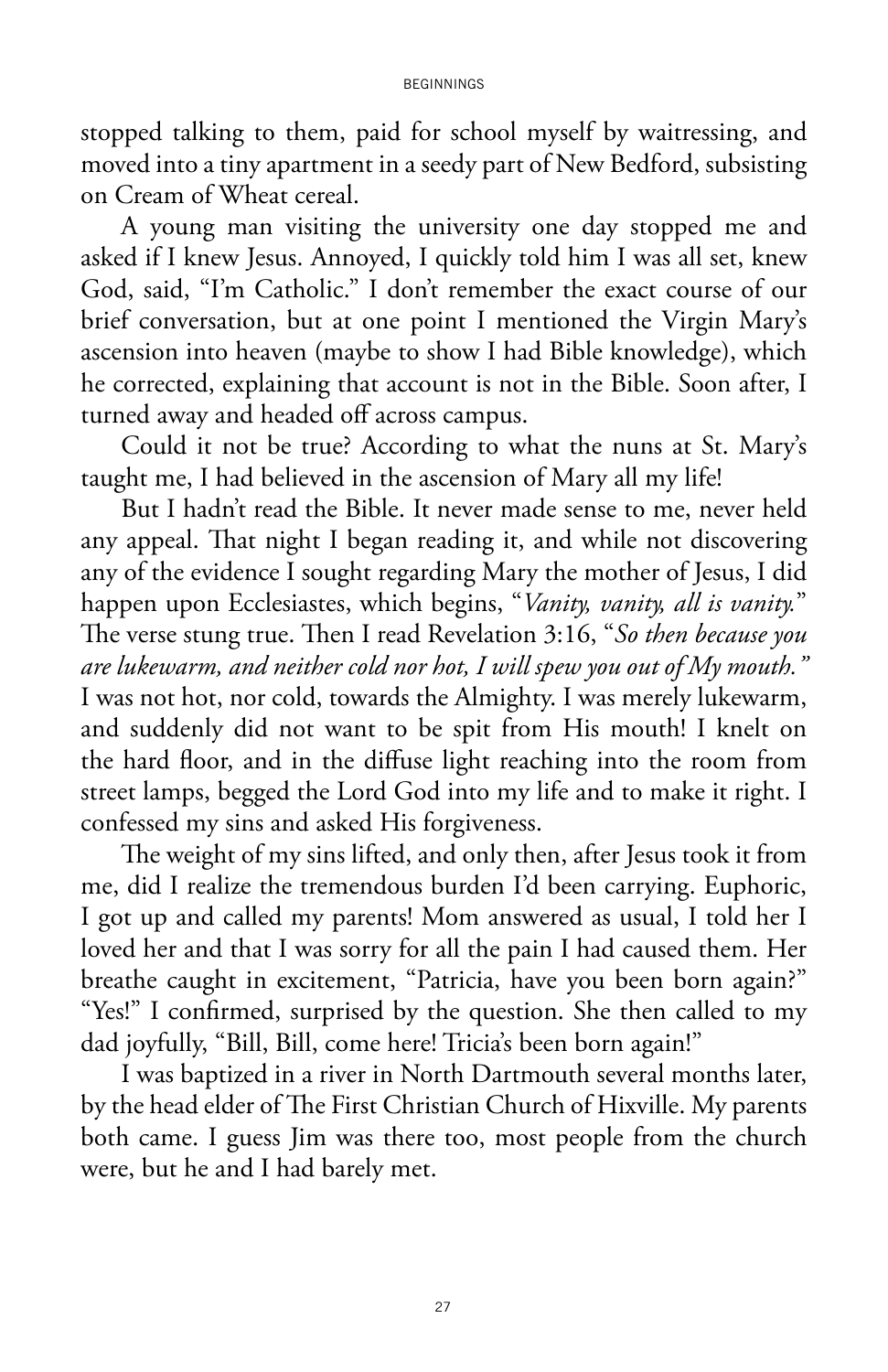### **CHAPTER 2**

# NATURAL VERSUS ARTIFICIAL

**I** 'm not usually in our store anymore, but this day in 2014, when Cindy and Liza, two former homeopathy clients, stopped by, I happened to be here. Cindy suffered a head injury in a car accident, and was healed with homeopathic remedies after seeking my help. We originally met about 30 years ago, during the first year of my marriage. In those days I didn't work and spent one day a week with Eunice Buffam. Together we cooked and talked and attended a Bible study with her husband, John, at the Old Stone Church in Little Compton. I met Cindy, who this morning came looking for homeopathic Arsenicum album for the upcoming flu season, at that study. Along with her purchase, Jim and I gifted her with a Names of God Bible, a Bible that uses the Hebrew names and titles of God, like "Yahweh Elohim" (the Lord God).

It was in Israel, years before, camping in Shiloh where the Lord revealed to us His true names. Jim had been praying about using the name Yahshua for Jesus. Several years later, as we finished a live radio broadcast in Albuquerque, New Mexico, an elderly woman came up to us and shared the power of God's real names, explaining that in order to say "Yah," you must drop your jaw and breathe out, as He breathed life into man. We are not legalistic about the names of God because we don't want to ostracize anyone by using unfamiliar words. But we do enjoy the magnificence and meaning of Yahweh's self-appointed names.

Liza, wife of a Rhode Island doctor, came into the store sometime after Cindy left, and was thrilled to see me here so that she might obtain guidance regarding her young son. In the past, we grieved with her and her husband over the tragic death of their firstborn (the baby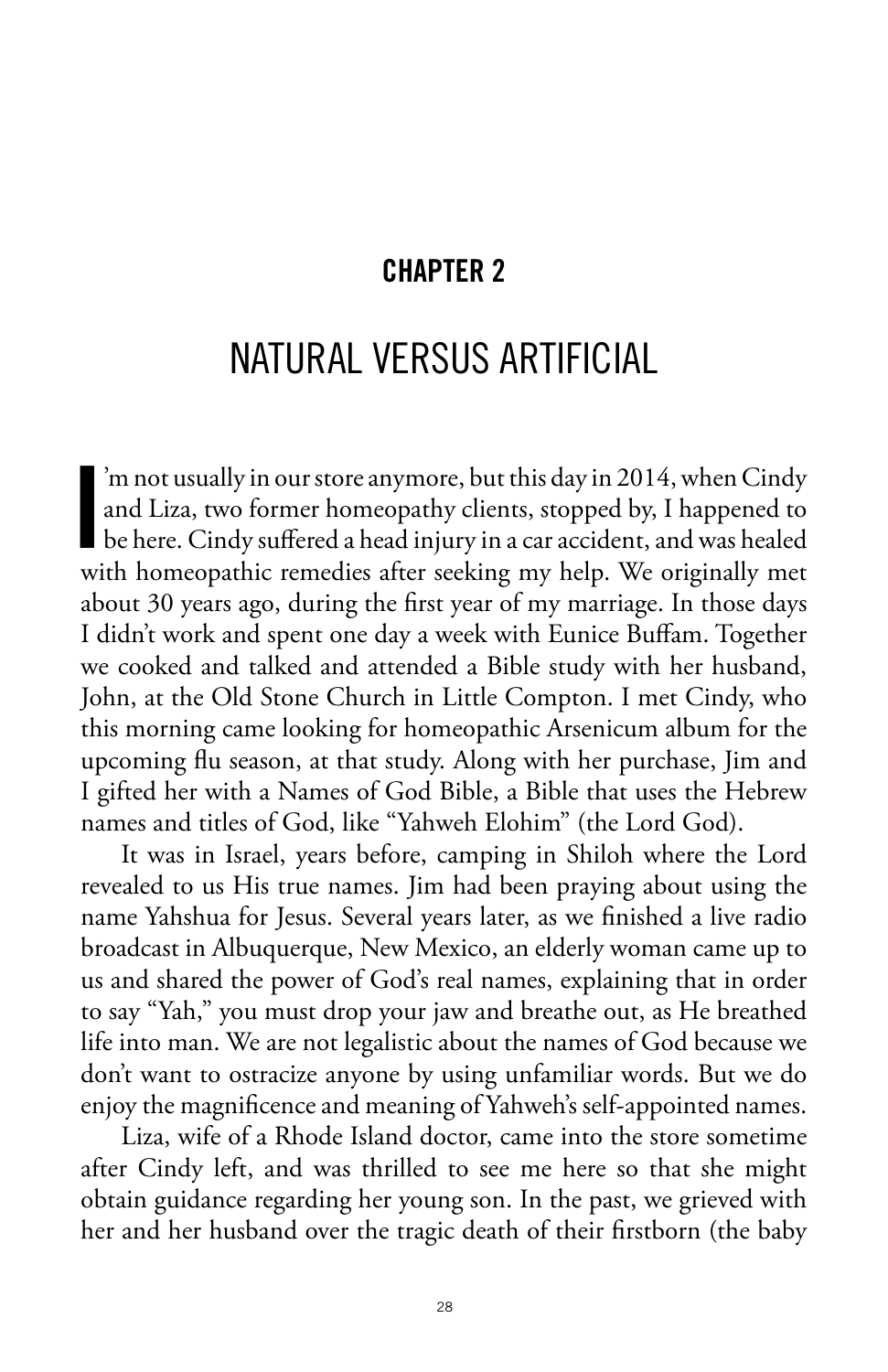aspirated meconium in-utero and lived only hours after his birth), and rejoiced with them over the birth of their second son. That child I treated for years for eczema, and later helped the father with Lyme's disease resulting from a tick bite. Both were fully healed.

Can I say healed? I really don't know. But Yahweh Ropheka means "the Lord Who Heals," and He does.

My angst in using the word is because the US government has forbidden us to use certain words, like *treat*, *cure*, *prevent* and *mitigate*, unless using the words to sell pharmaceutical drugs approved by the FDA. We are not even allowed to say water can prevent, treat, or cure dehydration! The irony, however, is that no allopathic drug can heal, treat, cure, prevent or mitigate any illness. All pharmaceutical drugs are designed to suppress symptoms; it's mere illusion that they improve health.

*Strong's Concordance*, under the definition of *sorcery*, reads: "from the Greek *pharmakon*; definition: a drug, spell-giving potion, a druggist or pharmacist, a poisoner." One dictionary definition for the Greek root word *pharma* is "magic charms and potions." Chemical pharmacy is witchcraft, sorcery. The symbol used in pharmacy, big *R* little *x*, is presumably based on the sign of Jupiter and was used to propitiate the god in writing a prescription.

The way of true healing is from the Living God, Yahweh, and is to utilize His creation. As He created man from "the dust of the earth," so He grows plants from the earth that have the same vitamins and minerals in our bodies, nutrients necessary to stay healthy and fight disease. Healing can take place when a need or deficiency of the body is met, and that need is always for a biological, not a synthetic, substance. We do not suffer illness from a lack of chemical drugs, but from nutritional deficiencies.

Homeopathic remedies are energetic, not physical matter, derived from natural substances (plants and other things occurring in nature) that have been diluted beyond measure. Their energy can balance the life energy, or vital force, of a living being, if the remedy taken is the right match. Homeopathy does not treat a disease, it instead treats the whole person, the mental/emotional/physical being. The basic homeopathic constitutional types, the type of person one is, depending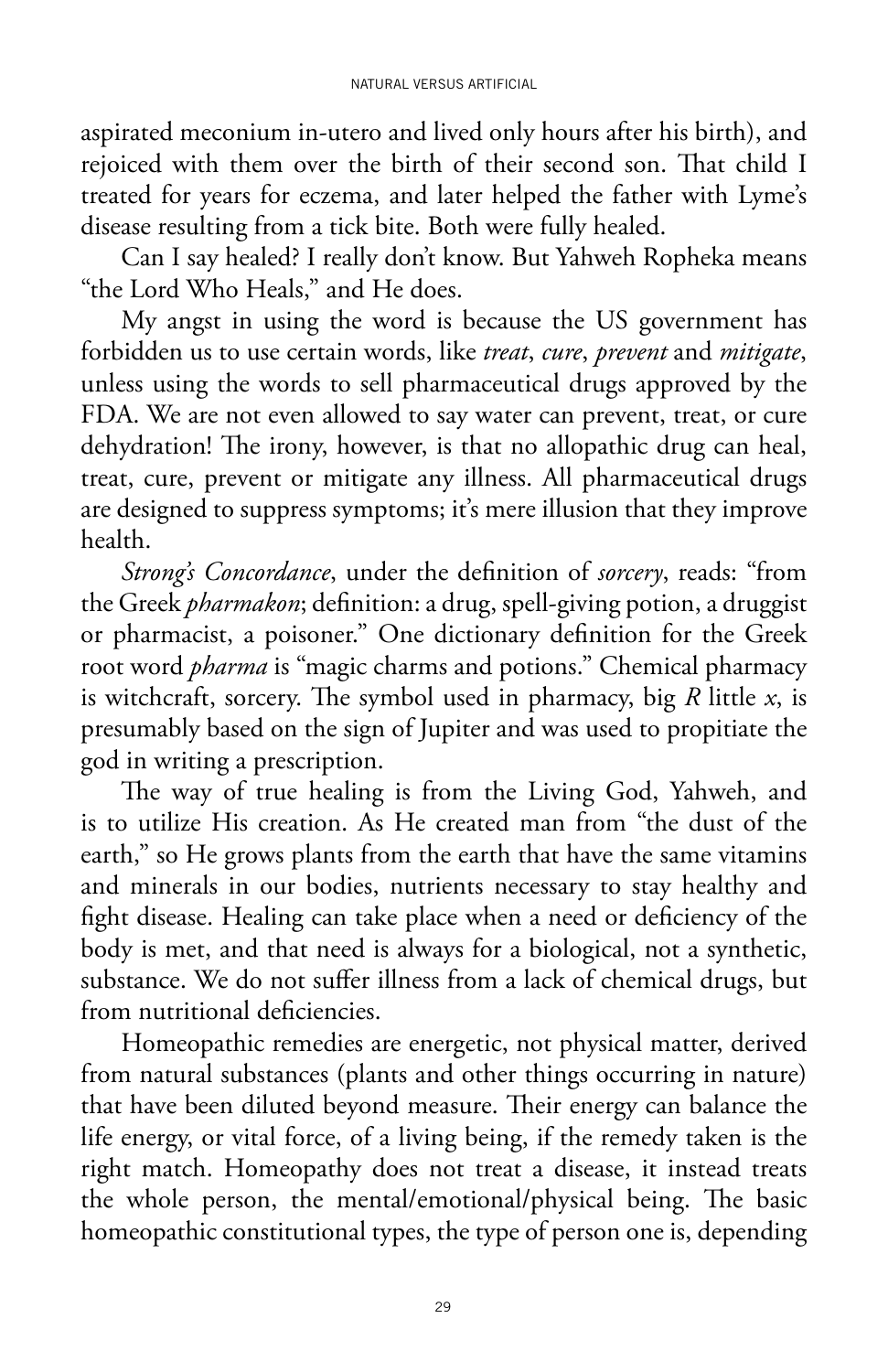on the totality of one's individual characteristics, are all minerals: Calcarea carbonica (calcium), Phosphorus, Sulphur, Silicea . . . stuff of the dust of the earth!

The government sued us because we told the truth about drugs and offered natural alternatives, and threatened to imprison us. Judge Emmett Sullivan called in marshals with handcuffs when we appeared before him on contempt charges, to remand us to a Washington DC jail until we agreed to fully comply with the Federal Trade Commission order to stop our ministry. The order forbade us from sharing health information, and required us to mail our customers a deceptive letter written by the government which stated that only conventional cancer treatments (chemo and radiation) have been "scientifically proven safe and effective in humans."

"It's a matter of coercion" insisted the DOJ lawyer, Jessica Gunder. The judge agreed. "Yes it is, a matter of coercion."

\* \* \*

I sit in my second-floor office, outside Providence, Rhode Island, behind a Surface computer perched on a pile of books balanced on one corner of the desk. The desk is a mess. The whole room is a mess; only the pale yellow walls sporting homeopathy posters and children's art look cheery. I gaze out the large front window overlooking the parking lot, to our home. I'm sad to be here in the quiet of space no longer in use. Ever since the Feds stormed this room, taking client files and personal items from my drawers, I no longer work in here. The metal drawers of the file cabinet remain empty. I fear that anything I put in them may without warning be seized again. This manuscript, this computer, could be seized at any moment. It's hard for me to even walk into this room and feel normal.

There's nothing normal about being suddenly and loudly ambushed by men in black uniforms wearing bulletproof vests. It was traumatizing, personally violating. The government agents desecrated this place, this sanctuary where many people came asking for help, came to be cured of their suffering.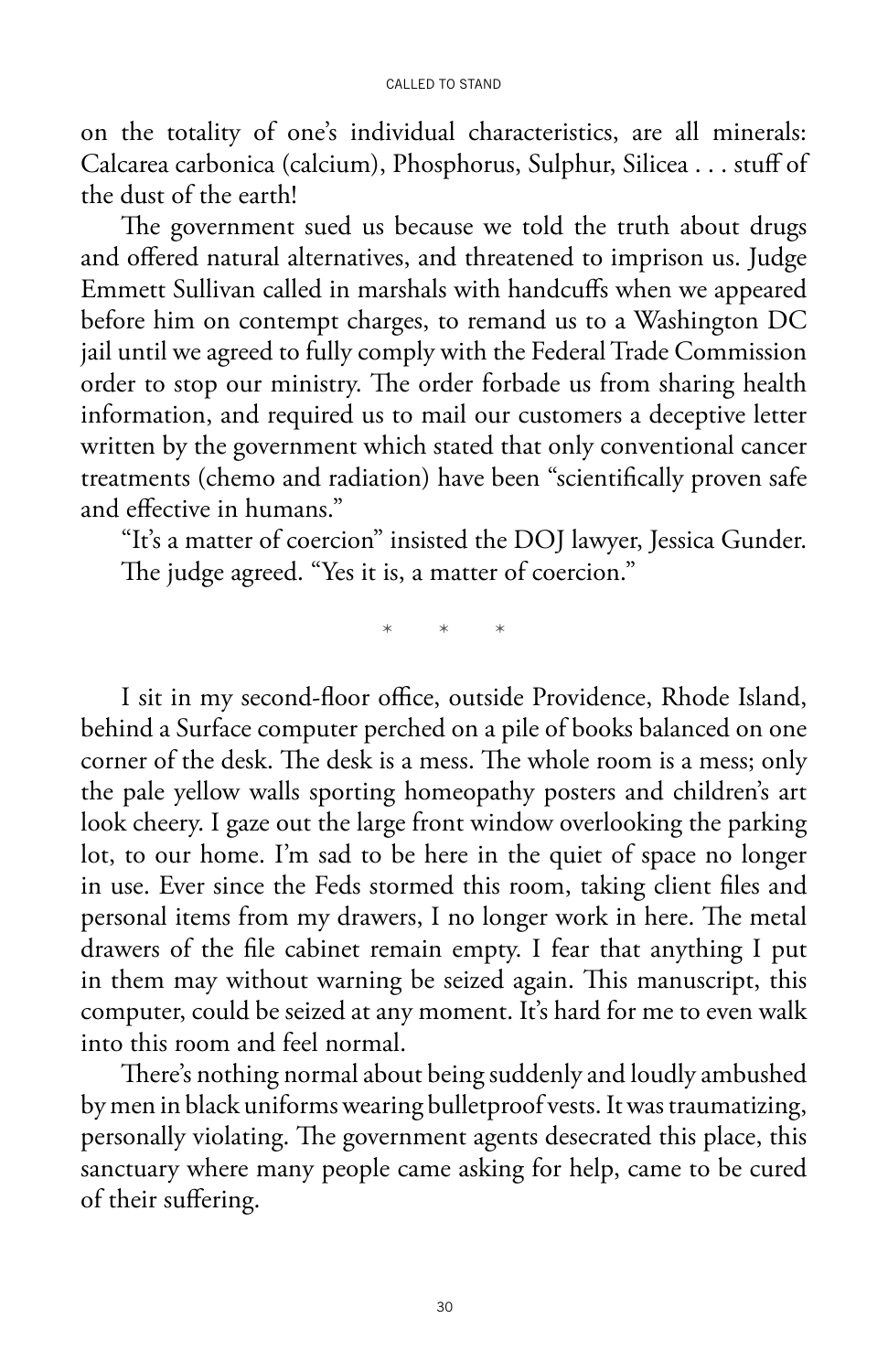But I am not supposed to use the word *cure*, only drug companies can.

To my left and right and behind me are walls lined with bookcases stuffed with books collected over 20 years of study and practice, and where two walls meet to my right hang 14 certificates from homeopathy classes, some signifying 1 to 3 year's work. One absent is from a PhD program nearly completed, for which I had to take an online exam the week we were raided. I managed to take the exam, here in this disheveled room, phone lying broken apart, a pile of papers still heaped on the floor, invisible fingerprints of federal agents on everything.

All praise to Yahshua, I passed the difficult test. Before taking the exam, Brian Fetzer and Jim laid hands on me and prayed. Brian was living with us at the time, after taking a coaching job at Harvard mainly so he could have closer fellowship with us. Serendipitously, through Brian we obtained the California contact to our present legal counsel after the raid.

I can still practice homeopathy. The government has not forbidden it. Not yet anyway. I tried initially to continue helping clients, but my focus was compromised as well as my time by court dates and legal briefs. I closed my practice.

For what reason did government agents aggressively attack us that September day, 2010, and why did they take my files?

In part (from the warrant), their search was for: "any and all correspondence, notes, e-mail, posters, signs, records, both written and electronic, which may be related to the representation, in any manner, expressly or by implication, that any Daniel Chapter One products are articles intended for use in the diagnosis, cure, mitigation, treatment, or prevention of disease in man or other animal." Not only my office but the entire building was turned inside out; every computer and phone was disassembled while videos were taken of the walls and shelves. Daniel Chapter One customers' affidavit testimonies and medical records were seized, along with thousands of citizen signatures on paper petitions supporting health freedom.

Not a single consumer complaint has been made in nearly 30 years of operation that any Daniel Chapter One product has ever harmed anyone, nor any complaint made that we ever misled anyone, let alone

31